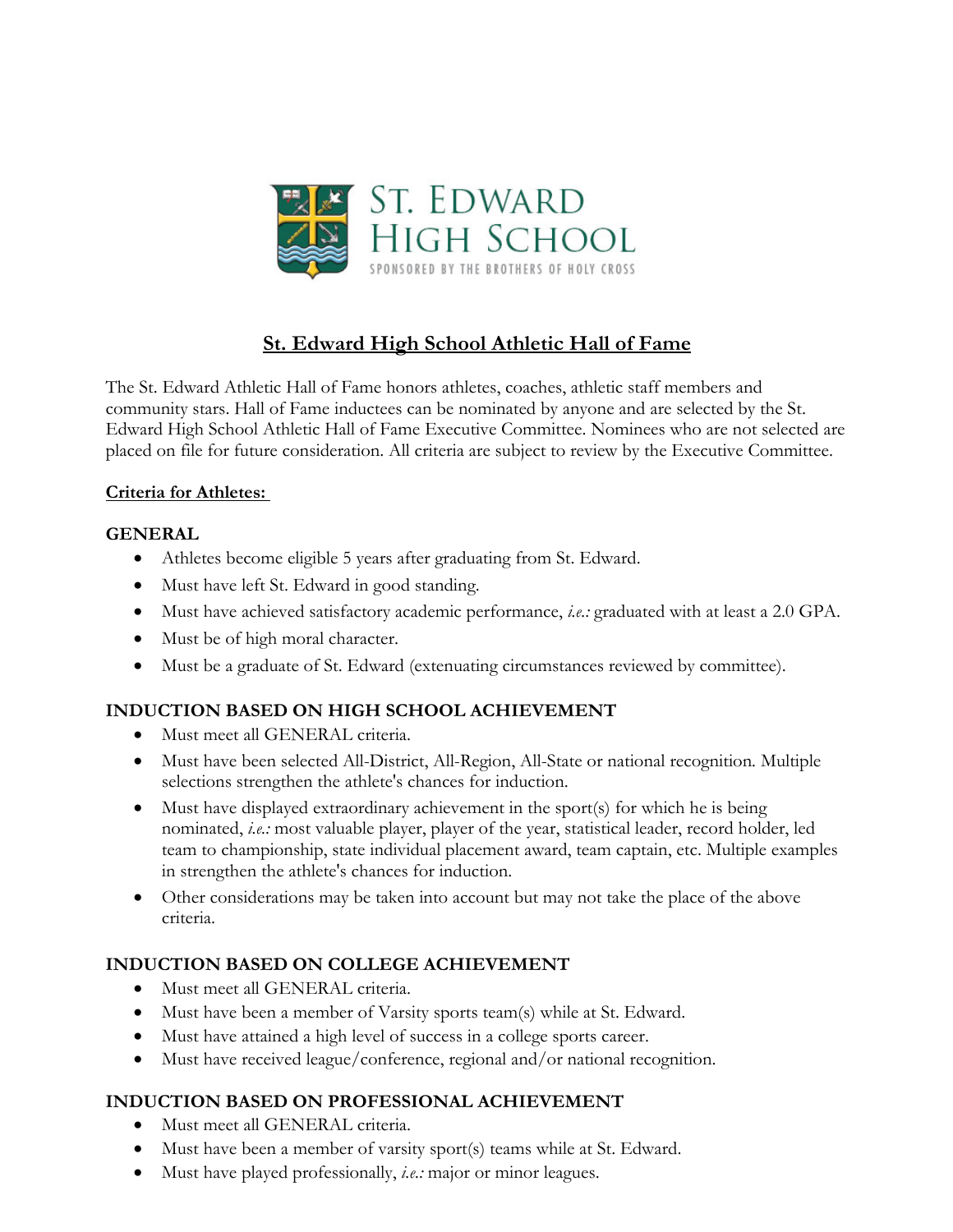#### **Criteria for Coaches/Athletic Staff Members: (includes athletic administrators and trainers)**

- Must have coached or been a member of the athletic staff at St. Edward for a minimum of 5 years.
- If no longer at St. Edward, must have left in good standing.
- Must be of high moral character.
- Must have won a championship and/or received "coach of the year" honors.
- Must have shown special qualities and made a significant impact relating to St. Edward Athletics, the development of his or her sport and/or his or her student-athletes, *i.e.:* built strong traditions, built a winning program, sent several players to college, maintained outstanding team GPA, etc.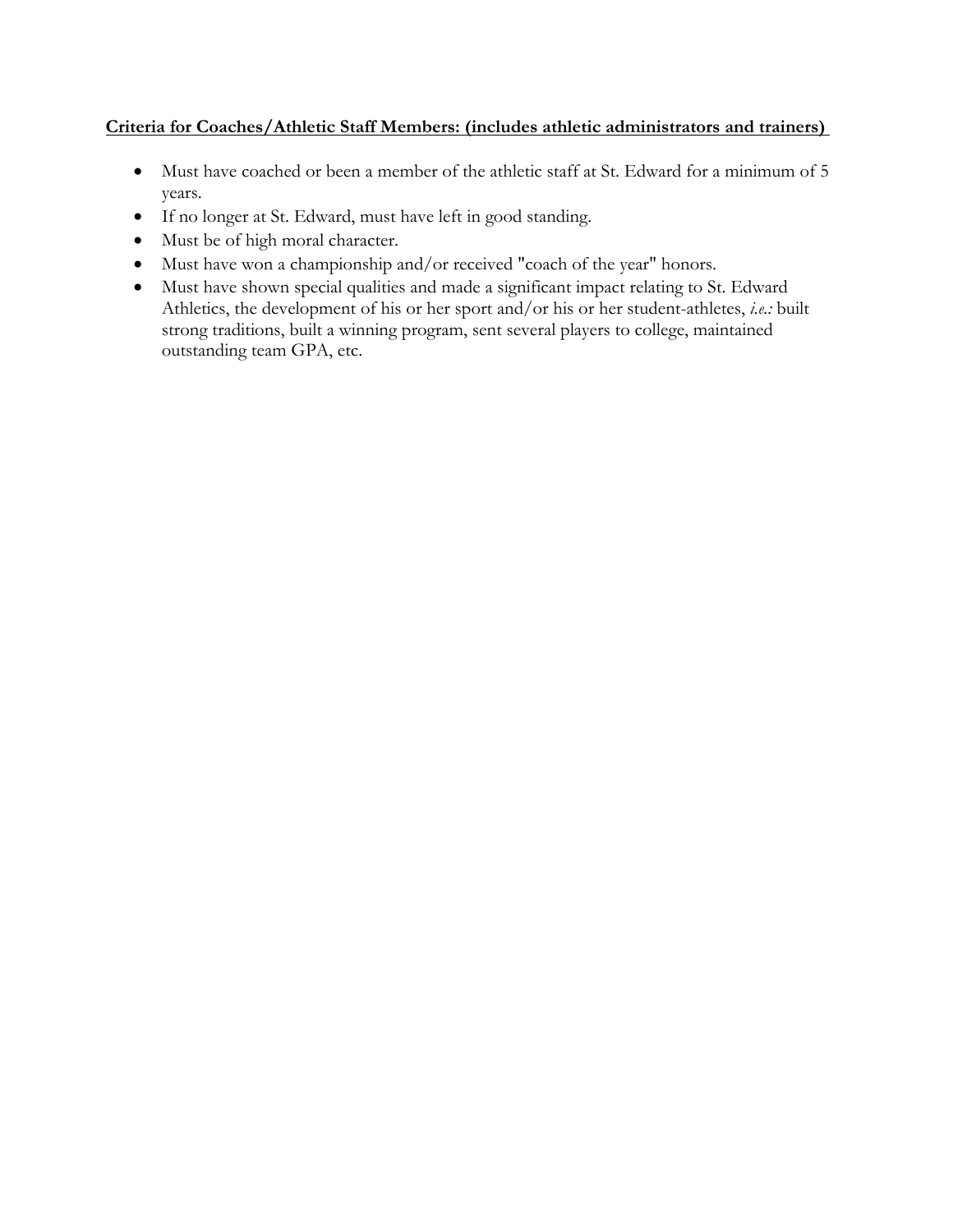

# ST. EDWARD HIGH SCHOOL ATHLETIC HALL OF FAME NOMINATION FORM

DATE

| Hall of Fame Nominee                                                                                                                                                                                                           |
|--------------------------------------------------------------------------------------------------------------------------------------------------------------------------------------------------------------------------------|
| Address and the contract of the contract of the contract of the contract of the contract of the contract of the contract of the contract of the contract of the contract of the contract of the contract of the contract of th |
| ,我们也不会有什么。""我们的人,我们也不会有什么?""我们的人,我们也不会有什么?""我们的人,我们也不会有什么?""我们的人,我们也不会有什么?""我们的人                                                                                                                                               |
| Phone: $\begin{pmatrix} 0 & 1 \\ 0 & 1 \end{pmatrix}$ cell $\begin{pmatrix} 0 & 1 \\ 0 & 1 \end{pmatrix}$                                                                                                                      |
|                                                                                                                                                                                                                                |
|                                                                                                                                                                                                                                |
|                                                                                                                                                                                                                                |
| If deceased, please give date of death and address of nearest living relative:_____________________                                                                                                                            |
|                                                                                                                                                                                                                                |
| Years the nominee attended or was employed by St. Edward High School________________________________                                                                                                                           |
| Year nominee graduated from St. Edward High School.______________________________                                                                                                                                              |
| Person making nomination:                                                                                                                                                                                                      |
|                                                                                                                                                                                                                                |
|                                                                                                                                                                                                                                |
|                                                                                                                                                                                                                                |
|                                                                                                                                                                                                                                |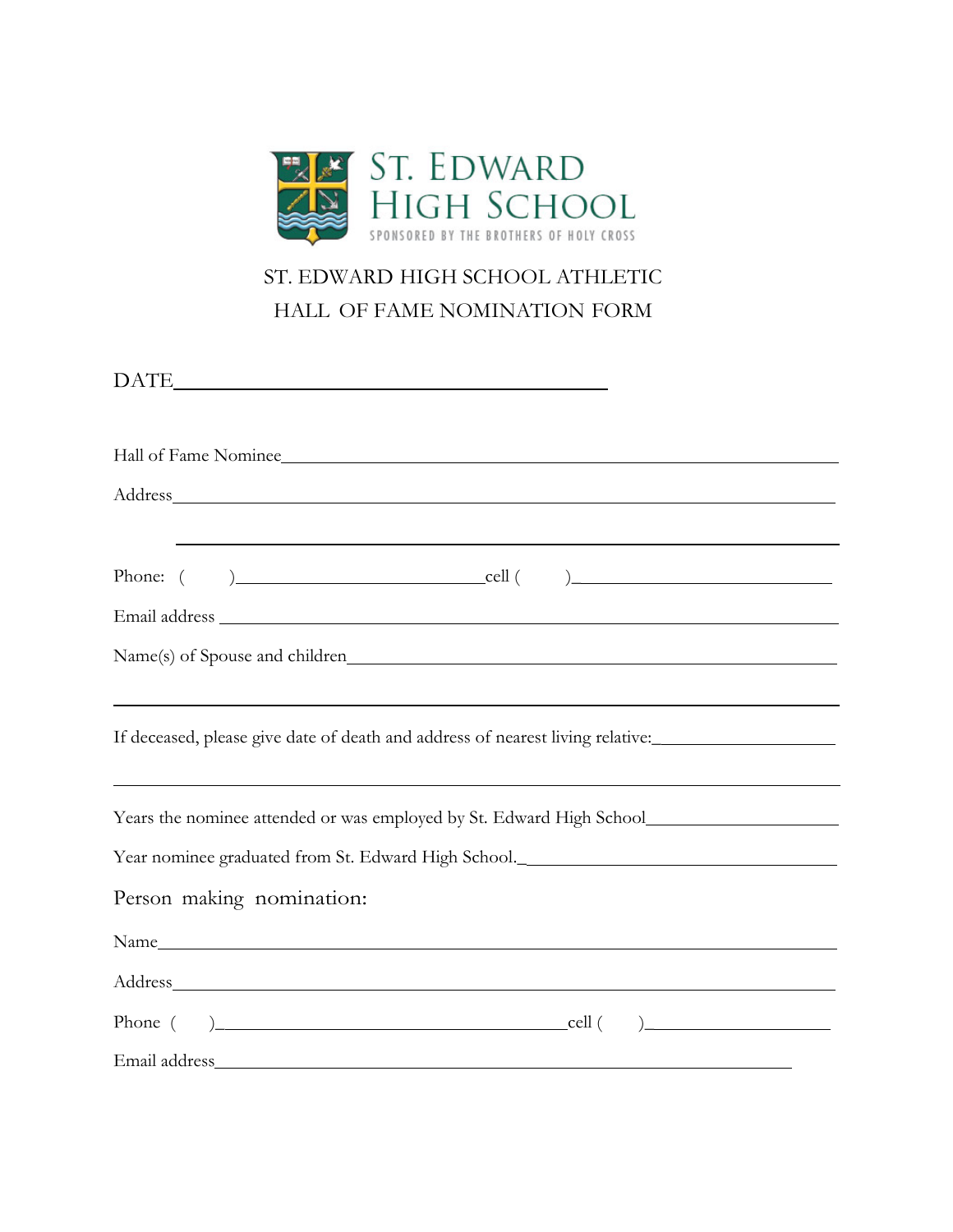Nominees must have made a significant and distinguishing contribution to St. Edward Athletics in one or more sports. Post high school athletic accomplishments may be considered.

In order to evaluate the qualifications of the nominee, please list accomplishments, awards, special recognition and achievements earned while attending St. Edward High School and after.

Please attach any documentation to support your nomination. Newspaper clippings, yearbook articles, school records.